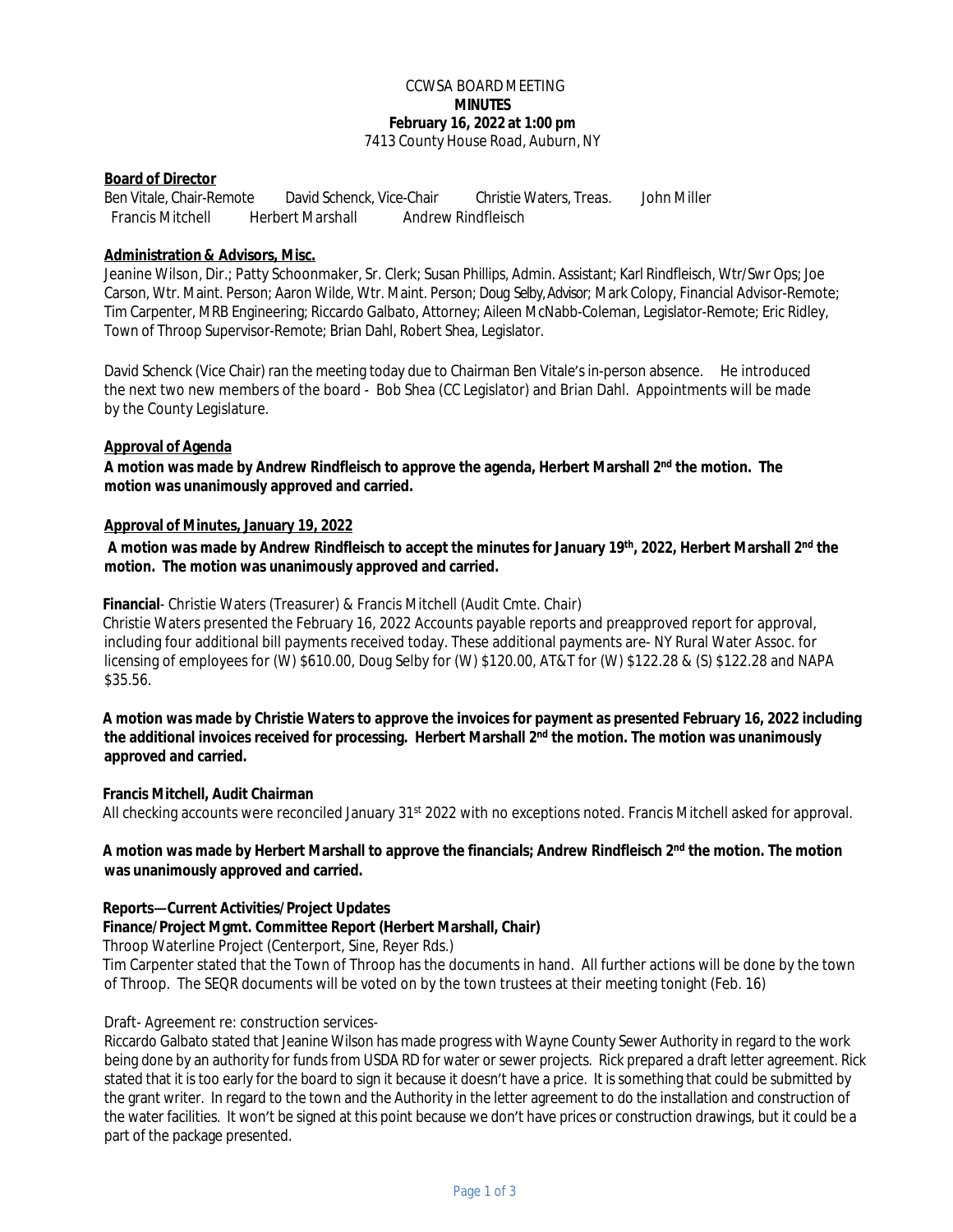Eric Ridley, Supervisor, town of Throop stated that the town received the SEQR documents on February 3, 2022 and the board has it as it is being reviewed tonight, I don't anticipate any issues accepting the SEQR documents. He reported that they are presenting the Centerport/Sine/Reyer Rds. map plan and report to the legislature in February and he feels that they are in good shape to continue the process.

W. Genesee St. waterline connection- Tim Carpenter stated that he met with Karl, Joe, and Aaron at the site yesterday and we took a look at the hot box that is out there and all the work that would need to be completed. Tim presented a list of items and estimated cost of the project to install the waterline by CCWSA workforce. The estimate of probable cost: \$524,000.

Karl Rindfleisch- Presently the Town of Aurelius operates and maintains that piece of pipe that supplies us water. So, we don't have control of that pipe if there is a problem. It also limits our potential growth. Anything to the south would go through that 8" pipe. Aurelius has expressed some concerns about the condition of that pipe and the vulnerability of it, and more flow that they are not comfortable handling. One of the things we have to think about is at some point Aurelius is going to need to replace that pipe, and we are one of the primary users. We are moving close to 2.5-3 million gallons of water a month through that pipe. So they may ask us to cost share a pipe that we still don't own. So, this might be an opportunity to get a head of that curve a little bit.

Herbert Marshall stated that he spoke with Karl about performing the work in-house; and with Fran Mitchell about funds for the project and said there are some funds available.

### **A motion was made by Herbert Marshall to move forward with the line; to install a waterline for CCWSA at the connection to the City of Auburn (hotbox) to the connection at Experimental Road meter pit owned by CCWSA. The probable cost of the project (Feb. 16, 2022) is estimated to be \$524,000. Second by Andy Rindfleisch. Unanimously approved. Carried.**

## IDA, Aurelius- low pressure sewer project-

Herbert Marshall- We had a meeting yesterday with the person that runs the milk plant, Kevin Ellis. They are working on \$143 million dollar project. They thought that the first expansion was going to hire 57 and they are up to approximately 90 more employees. This will end up being the largest milk plant in NYS.

Doug Selby asked if that all goes through does that mean CMI is the only customer in the industrial park on that sewer line? Herb stated that CMI and a Canadian customer (Grober, Inc.) are both on the sewer line and may be the only two on it. There was a discussion regarding the project produced at the milk plant.

#### Personnel Committee Report (Dave Schenck, Chair)

Herb stated that he thinks we made good progress this morning. Karl seems to have located extra business for us. We may need more personnel for training and work. The personnel committee and the director will look at job descriptions and narrow down where we are in the next 5 years and go from there.

# **Legal-** Attorney Riccardo Galbato, Galbato Law Firm- Updates

Jeanine provided me this morning with draft resolution packet from the County Planning Board regarding property now owned by the County in the town of Brutus. If we don't want anything to do with it they will sell it. The person owns the farm around it, and they want to put in a solar field for personal use. Whatever the board wants to do.– Dave Schenck (Vice Chair) stated that it is on the agenda for a discussion later in the meeting.

# **Water Operations & County Sewer District 2, Operations ( Jeanine Wilson, Karl Rindfleisch)**

Karl Rindfleisch- It's been a busy month. We have had some high usage in a few areas. We spent a lot of time tracking down where our water was going. Found a few small problems of homeowner's issues but nothing serious. So, things are going pretty well. Hopefully, the better weather will ease some of the strain there a little bit. Aaron and Joe have been taking care of the operations in Fair Haven and they have been doing well at that. We have been keeping up in Jays absence and also they have been repairing our grinder pumps.

Dave Schenck asked if we should be advertising for another person for the work. Karl Rindfleisch replied that it is preliminary right now and a couple of other things that would have to be added into that. It is something that we should start thinking about. We will know more in the next month or so. Herbert Marshall asked if the upcoming training sessions will cause a labor issue. Karl Rindfleisch- We are going to complete the educational component as